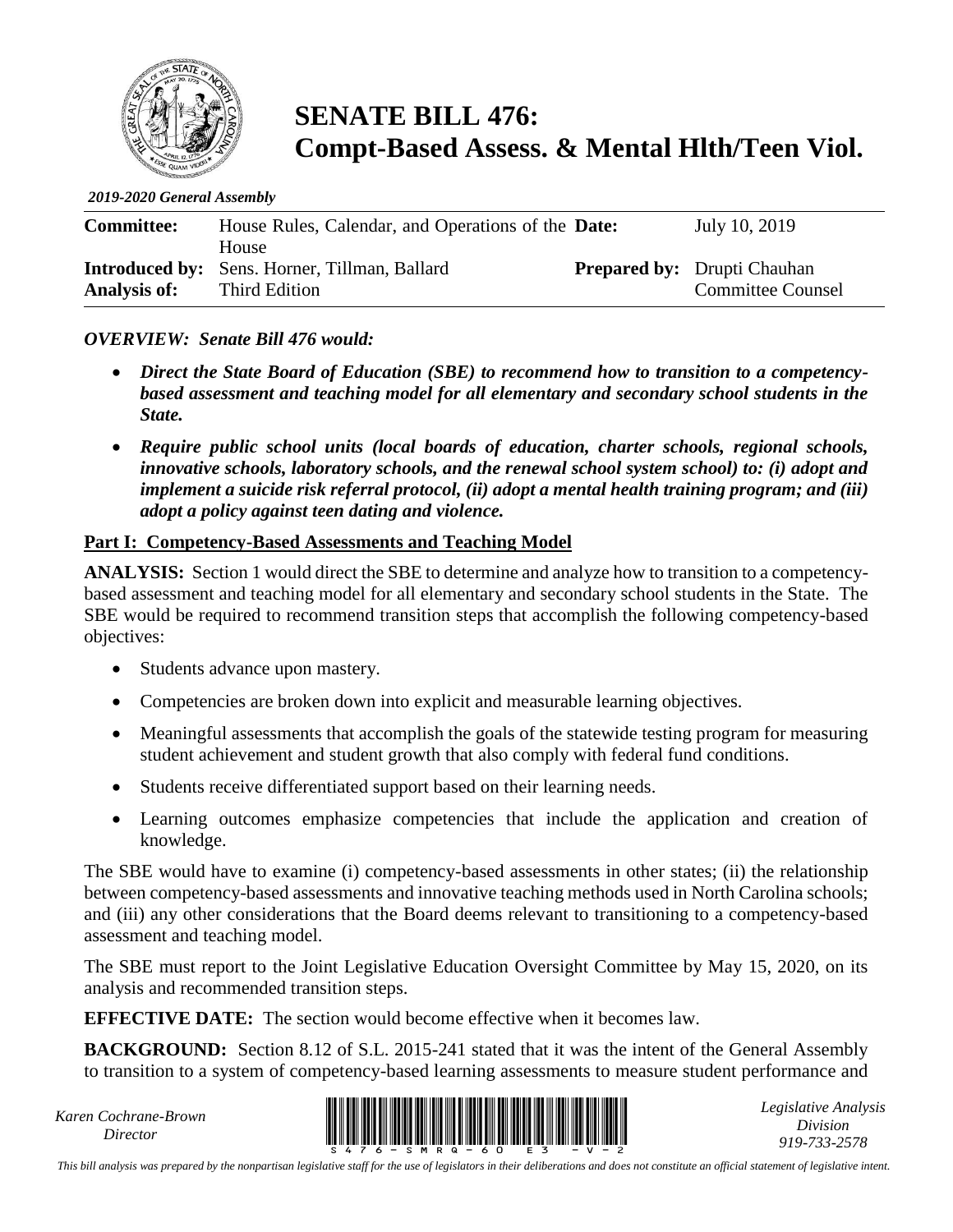# **Senate Bill 476**

*Page 2*

growth whenever practicable. The SBE was encouraged to evaluate the feasibility of integrating competency-based assessments for use in local school administrative units and as a part of the statewide testing program for measuring student performance and student growth.

## **Part II: Suicide Risk Referral Protocol and Mental Health Training Program**

**ANALYSIS:** Section 2 requires that public school units to adopt and implement a suicide risk referral protocol and mental health training program for school personnel who work directly with students in grades kindergarten through 12. "School personnel" would be teachers, instructional support personnel, principals, and assistant principals. In the discretion of the public school unit, "school personnel" could also include other school employees who work directly with students in grades kindergarten through 12.

The suicide risk referral protocol would be required to, at a minimum, do all of the following:

- Inform school personnel of suicide risk referral procedures, including the provision of training.
- Establish crisis teams.
- Inform school personnel on how to identify and intervene in appropriate situations.

The mental health training program would be required to, at a minimum, address the following topics:

- Youth mental health.
- Suicide prevention.
- Substance abuse.
- Sexual abuse prevention.
- Sex trafficking prevention.

Public school units would be required to periodically review and update the adopted suicide risk referral protocols and mental health training programs.

Nothing in the statutory requirement for the suicide risk referral protocol and mental health training program (G.S. 115C-375.11) would impose an additional duty on any public school unit required to adopt the suicide risk referral protocol and mental health training program, or its employees, to provide referrals, suicide prevention measures, or mental health services to students of the unit. Additionally, no public school unit, members, employees, designees, agents or volunteers would be liable in civil damages to any party for any loss or damage caused by any act or omission relating to the suicide risk referral protocol or mental health training program, unless the act or omission amounts to gross negligence, wanton conduct, or intentional wrongdoing. Further, nothing in the section should be construed to impose a specific duty of care or standard of care on a public school unit.

The State Board of Education is directed to adopt a school-based model suicide risk referral protocol and model mental health training program by December 1, 2020. Both models must meet the requirements developed by the Superintendent's Working Group on Health and Well-Being in its October 15, 2018 report required by Section of 5 of S.L. 2018-32.

**EFFECTIVE DATE:** The section would become effective when it becomes law and would require that the suicide risk referral protocol and mental health training program be adopted and implemented by each public school unit by July 1, 2021. Public school units may use the model suicide risk referral protocol developed and model mental health training program developed by the State Board of Education, modify the State Board of Education models, or develop their own models.

**BACKGROUND:** The report of the [Superintendent's Working Group](https://www.ncleg.gov/documentsites/committees/JLEOC/Reports%20Received/2018%20Reports%20Received/Recommendations%20from%20Superintendent%E2%80%99s%20Working%20Group%20on%20Student%20Health%20&%20Well-Being.pdf.) on Health and Well Being created pursuant to Section 5 of S.L. 2018-32 is accessible through the link in this sentence.